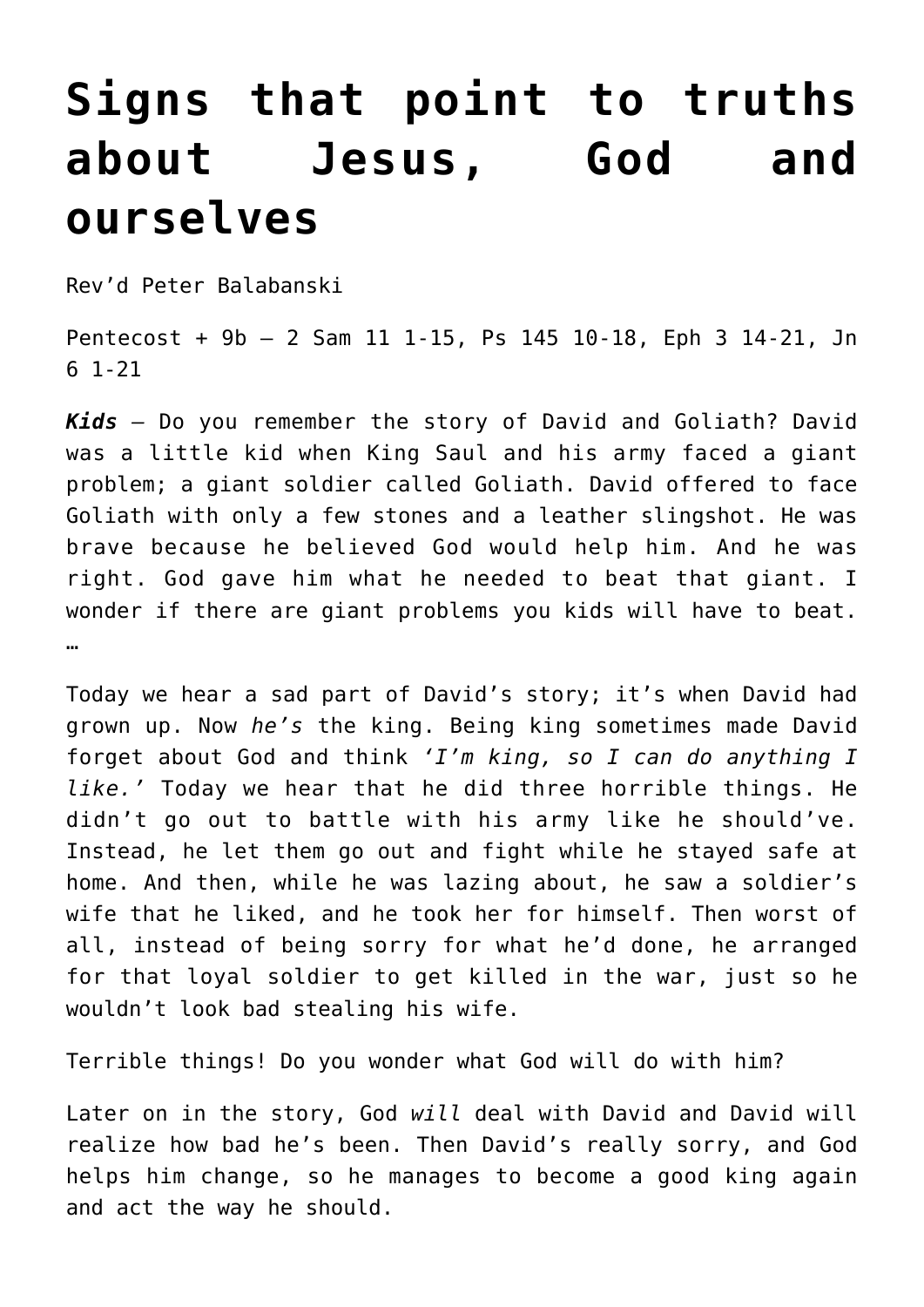We all do bad things sometimes. But that doesn't have to make us bad forever. If we listen to God and stop doing bad things, God will help us change back to being good and brave and trusting, like that little kid David was.

Speaking of little kids, in the Gospel today, we'll meet another kid who also helps adults with another giant problem. So let's listen to the readings and see what happens.

*Adults* – We just heard about a little boy whose lunch went out to feed a vast crowd, and he saw it make all the difference in the world. I don't know whether he started off by thinking, *My lunch will be enough for everyone*, or, *Well, there goes* my *lunch,* but after what he saw happen with it, I'm pretty sure he'd have kept on being a generous person from then on. Jesus helped him learn that whatever he could offer was enough because he had Jesus with him.

Would he have grown up into a very different person just because of what happened that day? Maybe; maybe not. Maybe, over the years, he'd believe the people who would tell him he'd only imagined it; after all, he was only a kid at the time. I think it's possible that he'd forget the miracle. But he'd never forget Jesus, and he'd never stop thinking, *Who is that Jesus?*

John's gospel doesn't use the word *miracle.* None of the Gospels does. John calls it a sign. This sign points to who Jesus is, just as the next sign does; Jesus walking on water. If you see a sign and think it's *just a miraculous act*, your vision is limited. But see it as a sign, and you ask what it points to. Then you're liable to grow.

If we simply respect Jesus as a miracle worker, then all we'd say about him from that perspective is, *Look what he can do.* But see his action as a sign, not just a miracle, and what we say about Jesus is, *Look at who who is.* He's the giver of abundant gifts  $(3n-2:1-11)$ ; the giver of life  $(3n-4:46-54)$ , the giver of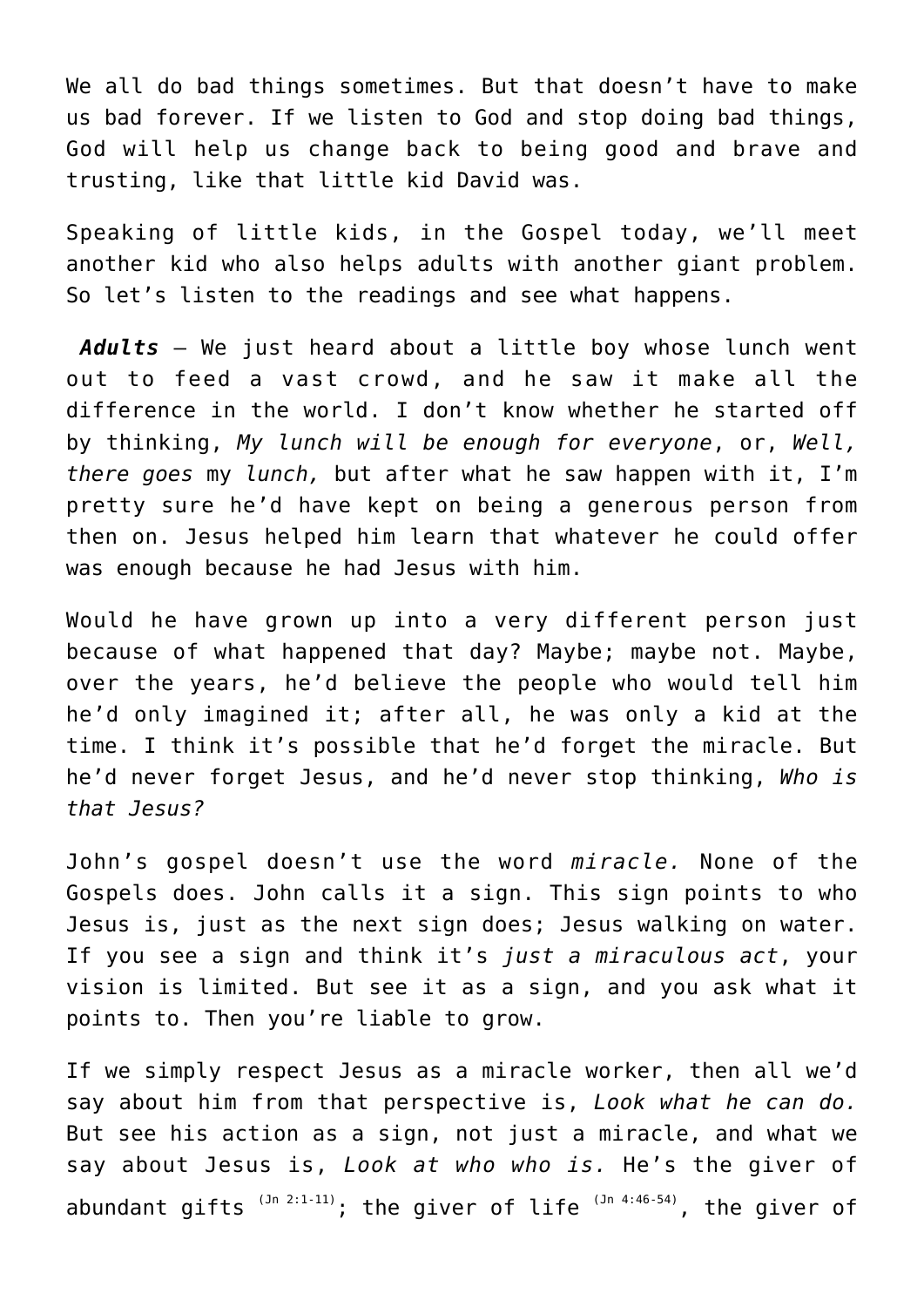abundant life  $(10:10)$ .

Then it dawns on us that Jesus points to who God is, and what God is like. This is trustworthy ground for faith. We might have the gift of faith, but it'll only grow in the deep soil of a relationship with a God we can know. There's no future for a deep, life-long faith in the propagator-tray of a few miracles. We need a sign. We need to know where to look to know God.

John's Gospel points to Jesus as *the* way to God. <sup>(14:6)</sup> But there isn't just one approach to Jesus. We can meet him as the Holy One of God  $(6:69)$  and as the bread of life  $(6:35)$ ; as the presence of God who walks upon the water  $(6:20)$  and as the only one who's ever seen God  $(6:46)$ ; all sorts of signs point to who Jesus is: they point to him as *the* way to God. And that happens in all cultures, and wonderfully, it's done so among people who've never even encountered the written Gospels.

All these signs of Jesus' power show what *God's* power is about. God's power is about grace and loving-kindness; the very opposite of the corrupted, cruel, coercive, selfish power we met in the story of David today. Feeding the 5,000; walking on water – these are signs which reveal God's grace and glory in Jesus. And astonishing as they are, do you notice that they are offered to meet basic human needs – the need for food, the need for safety, for rescue from danger? They are signs of God's love and care for us. That is deep soil for lifelong faith.

John reminds us that the God who Jesus points to has always been a protector and provider. He puts a special signpost early in today's reading. Before he tells the two sign-stories – the feeding of the 5,000 and the walking on water – there's a big signpost in verse four that we might easily overlook. *<sup>4</sup> Now the Passover, the festival of the Jews, was near.*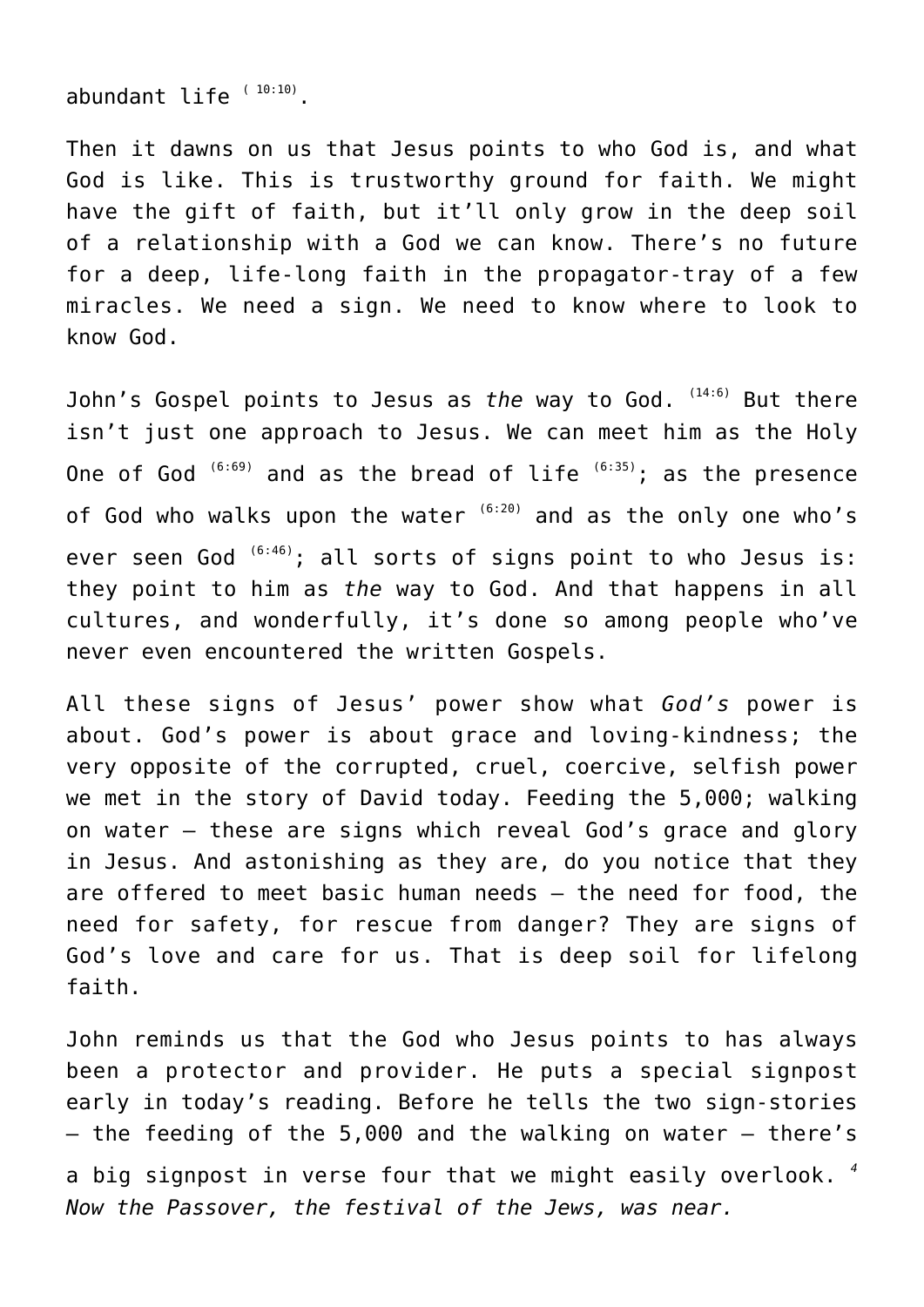For those with ears to hear, John wants this to make them think of hungry people in the wilderness, of manna from heaven, of crossing dangerous water safely on foot and of a prophet like Moses to lead them. (Dt 18.15)

John tells us that the people Jesus fed made this connection as well as others from the Hebrew Scriptures (eg, 2 Kgs 4:42-44): 14 *When the people saw the sign that he had done, they began to say, 'This is indeed the prophet who is to come into the world.'* Jesus could hear them thinking, God got Moses to set us free from Pharaoh; let's get Jesus to free us from Rome.

But that would have been a mistake. *<sup>15</sup>When Jesus realized that they were about to come and take him by force to make him king, he withdrew again to the mountain by himself.*

Jesus came to connect the whole world with the freedom of entrusting ourselves to God; the whole world, not just his own Jewish people. John warns us again not to see a sign that points to God's glory, and then try to confine that glory to the service of our own interests: that is a mistake. There is no growth in that sort of vision.

For the next four weeks, we'll keep reading this chapter in John's gospel. The theme of this whole chapter is *Jesus, the bread from heaven – the bread of life.* We are not to see the sign of the feeding of the 5,000 and decide for ourselves what it might mean. If that's where we stop, we won't move; we won't be changed; we won't grow – there'll be no journey.

It's central to John's Gospel that a sign by itself is not enough to sustain faith; the sign points to truths about Jesus – truths about God – and truths about ourselves – truths that we need to open ourselves up to. As we read the rest of this chapter over the coming weeks, John will challenge us to open ourselves to two questions about Jesus, and three truths about you and me.